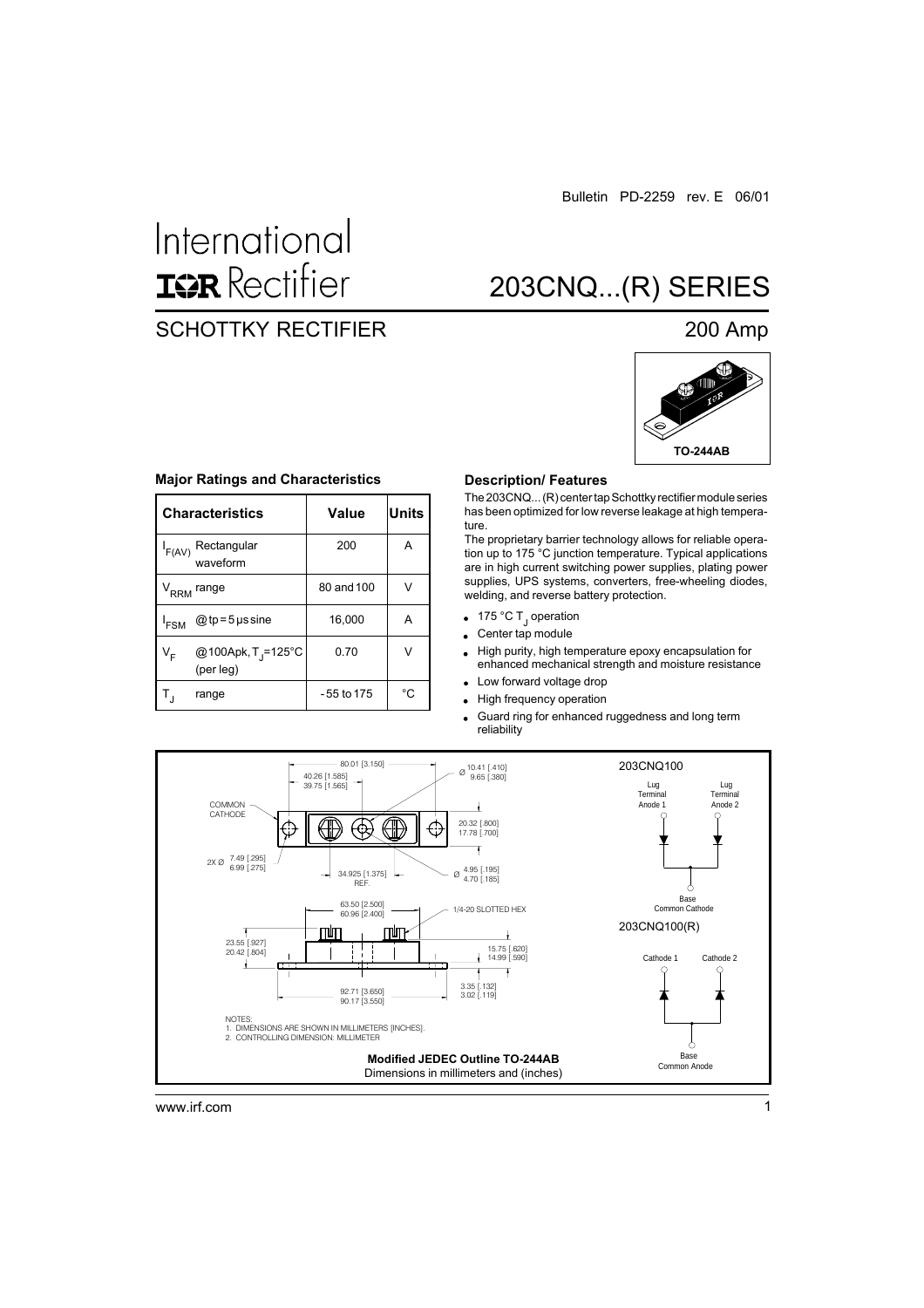### 203CNQ...(R) Series

#### Bulletin PD-2.259 rev. E 07/01

# International **ISR** Rectifier

Voltage Ratings

| Part number                                             | 203CNQ080 | 203CNQ100 |  |
|---------------------------------------------------------|-----------|-----------|--|
| Max. DC Reverse Voltage (V)                             | 80        | 100       |  |
| 'V <sub>RWM</sub> Max. Working Peak Reverse Voltage (V) |           |           |  |

# Absolute Maximum Ratings

|          | Parameters                        |                                      |              | 203CNQ | Units                                                  | Conditions                                                              |                                                |
|----------|-----------------------------------|--------------------------------------|--------------|--------|--------------------------------------------------------|-------------------------------------------------------------------------|------------------------------------------------|
| 'F(AV)   | Max. Average Forward<br>(Per Leg) |                                      | 100          | A      | 50% duty cycle $@T_c = 137 °C$ , rectangular wave form |                                                                         |                                                |
|          | Current                           | *See Fig. 5                          | (Per Device) | 200    |                                                        |                                                                         |                                                |
| 'FSM     |                                   | Max. Peak One Cycle Non-Repetitive   |              | 16,000 | A                                                      | 5µs Sine or 3µs Rect. pulse                                             | Following any rated<br>load condition and with |
|          |                                   | Surge Current (Per Leg) * See Fig. 7 |              | 2.100  |                                                        | 10ms Sine or 6ms Rect. pulse rated V <sub>RRM</sub> applied             |                                                |
| $E_{AS}$ | Non-Repetitive Avalanche Energy   |                                      | 15           | mJ     | $T_1 = 25^{\circ}C$ , $I_{AS} = 1$ Amps, L = 30 mH     |                                                                         |                                                |
|          | (Per Leg)                         |                                      |              |        |                                                        |                                                                         |                                                |
| 'AR      | Repetitive Avalanche Current      |                                      |              | A      | Current decaying linearly to zero in 1 used            |                                                                         |                                                |
|          | (Per Leg)                         |                                      |              |        |                                                        | Frequency limited by T <sub>1</sub> max. $V_A = 1.5 \times V_B$ typical |                                                |

### Electrical Specifications

|              | Parameters                                          | 203CNQ Units |           | Conditions                                                   |                                             |
|--------------|-----------------------------------------------------|--------------|-----------|--------------------------------------------------------------|---------------------------------------------|
| $V_{FM}$     | Max. Forward Voltage Drop                           | 0.86         | V         | @ 100A                                                       | $T_1 = 25 °C$                               |
|              | (Per Leg) * See Fig. 1<br>(1)                       | 1.03         | V         | @ 200A                                                       |                                             |
|              |                                                     | 0.70         | V         | @ 100A                                                       |                                             |
|              |                                                     | 0.84         | V         | @ 200A                                                       | $T_1$ = 125 °C                              |
| 'RM          | Max. Reverse Leakage Current                        | 3            | mA        | $T_1 = 25 °C$                                                | $V_p$ = rated $V_p$                         |
|              | (Per Leg) * See Fig. 2<br>(1)                       | 40           | mA        | $T_1 = 125 °C$                                               |                                             |
|              | $V_{F(TO)}$ Threshold Voltage                       | 0.50         | V         | $T_1 = T_1$ max.                                             |                                             |
| $r_{\rm{f}}$ | <b>Forward Slope Resistance</b>                     | 1.08         | $m\Omega$ |                                                              |                                             |
| $C_T$        | Max. Junction Capacitance (Per Leg)                 | 2,650        | pF        | $V_R$ = 5 $V_{DC}$ , (test signal range 100Khz to 1Mhz) 25°C |                                             |
| $L_{\rm S}$  | Typical Series Inductance (Per Leg)                 | 7.0          | nH        |                                                              | From top of terminal hole to mounting plane |
|              | dv/dt Max. Voltage Rate of Change<br>(Rated $V_R$ ) |              | $V/\mu s$ |                                                              |                                             |

### Thermal-Mechanical Specifications

(1) Pulse Width < 300µs, Duty Cycle <2%

|                  | Parameters                                                |      | 203CNQ          | Units      | Conditions                           |
|------------------|-----------------------------------------------------------|------|-----------------|------------|--------------------------------------|
| $T_{\rm J}$      | Max. Junction Temperature Range                           |      | -55 to 175      | °C         |                                      |
| $T_{\text{stg}}$ | Max. Storage Temperature Range                            |      | -55 to 175      | °C         |                                      |
| $R_{thJC}$       | Max. Thermal Resistance Junction<br>to Case (Per Leg)     |      | 0.40            | °C/W       | *See Fig. 4<br><b>DC</b> operation   |
| $R_{thJC}$       | Max. Thermal Resistance Junction<br>to Case (Per Package) |      | 0.20            | °C/W       | <b>DC</b> operation                  |
| $R_{thCS}$       | Typical Thermal Resistance, Case                          |      | 0.10            | °C/W       | Mounting surface, smooth and greased |
|                  | to Heatsink                                               |      |                 |            |                                      |
| wt               | Approximate Weight                                        |      | 79(2.80)        | $g$ (oz.)  |                                      |
| T                | <b>Mounting Torque</b>                                    | Min. | 24(20)          |            |                                      |
|                  |                                                           | Max. | 35(30)          | Kg-cm      |                                      |
|                  | Mounting Torque Center Hole                               | Typ. | 13.5(12)        | $(lbf-in)$ |                                      |
|                  | <b>Terminal Torque</b>                                    | Min. | 35(30)          |            |                                      |
|                  |                                                           | Max. | 46 (40)         |            |                                      |
|                  | Case Style                                                |      | <b>TO-244AB</b> |            | Modified JEDEC                       |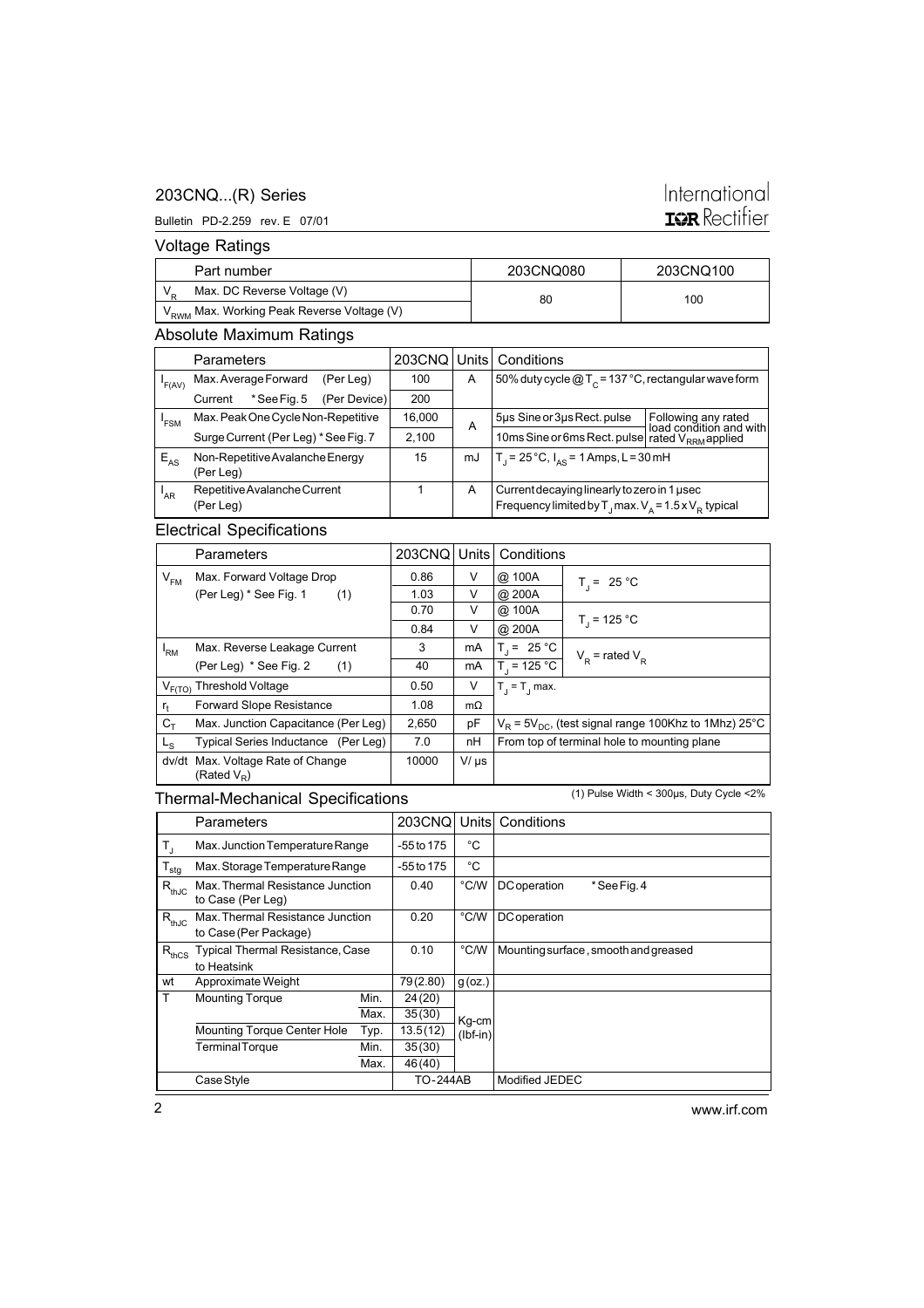# International **ISR** Rectifier

## 203CNQ...(R) Series

Bulletin PD-2.259 rev. E 07/01



www.irf.com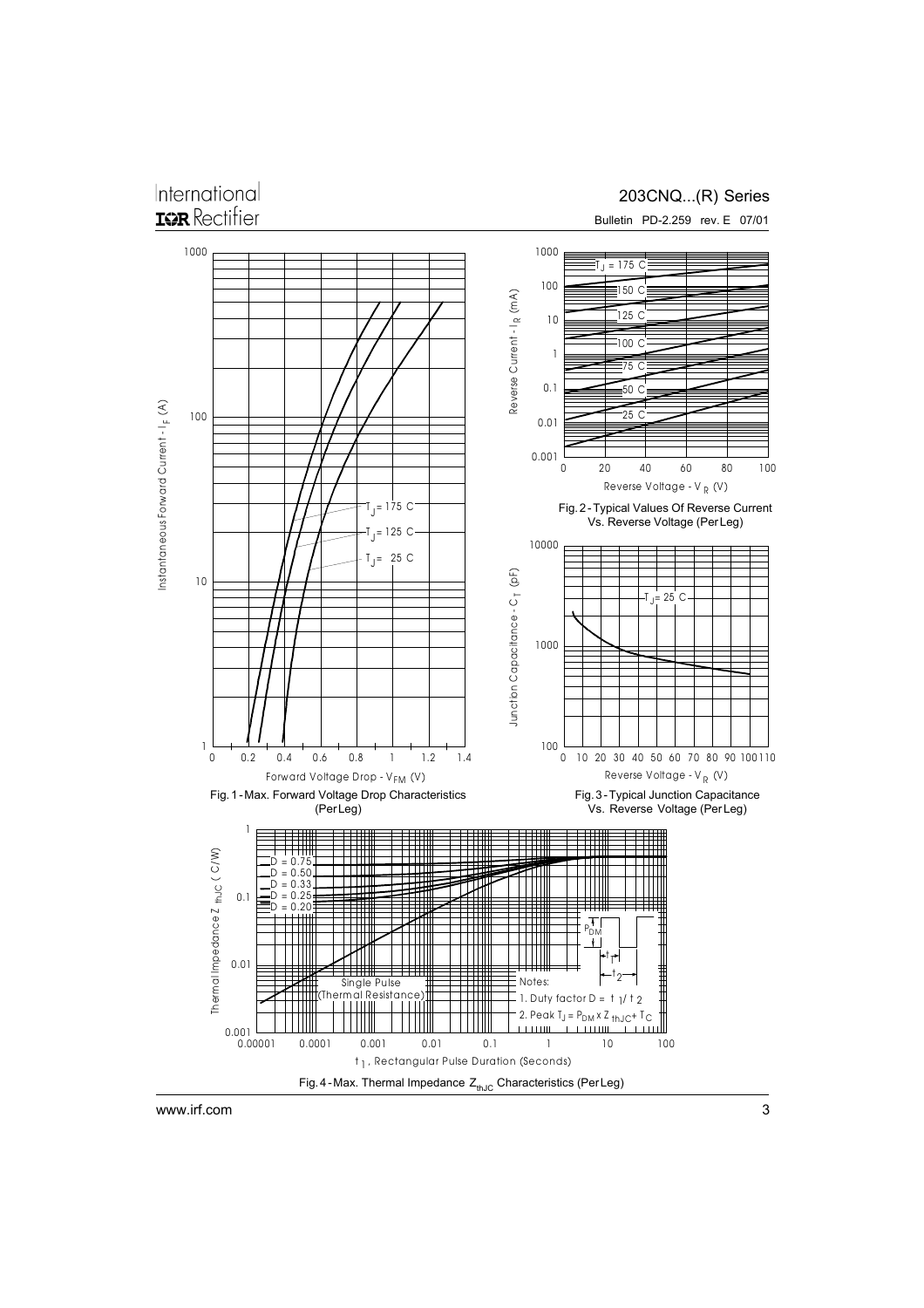